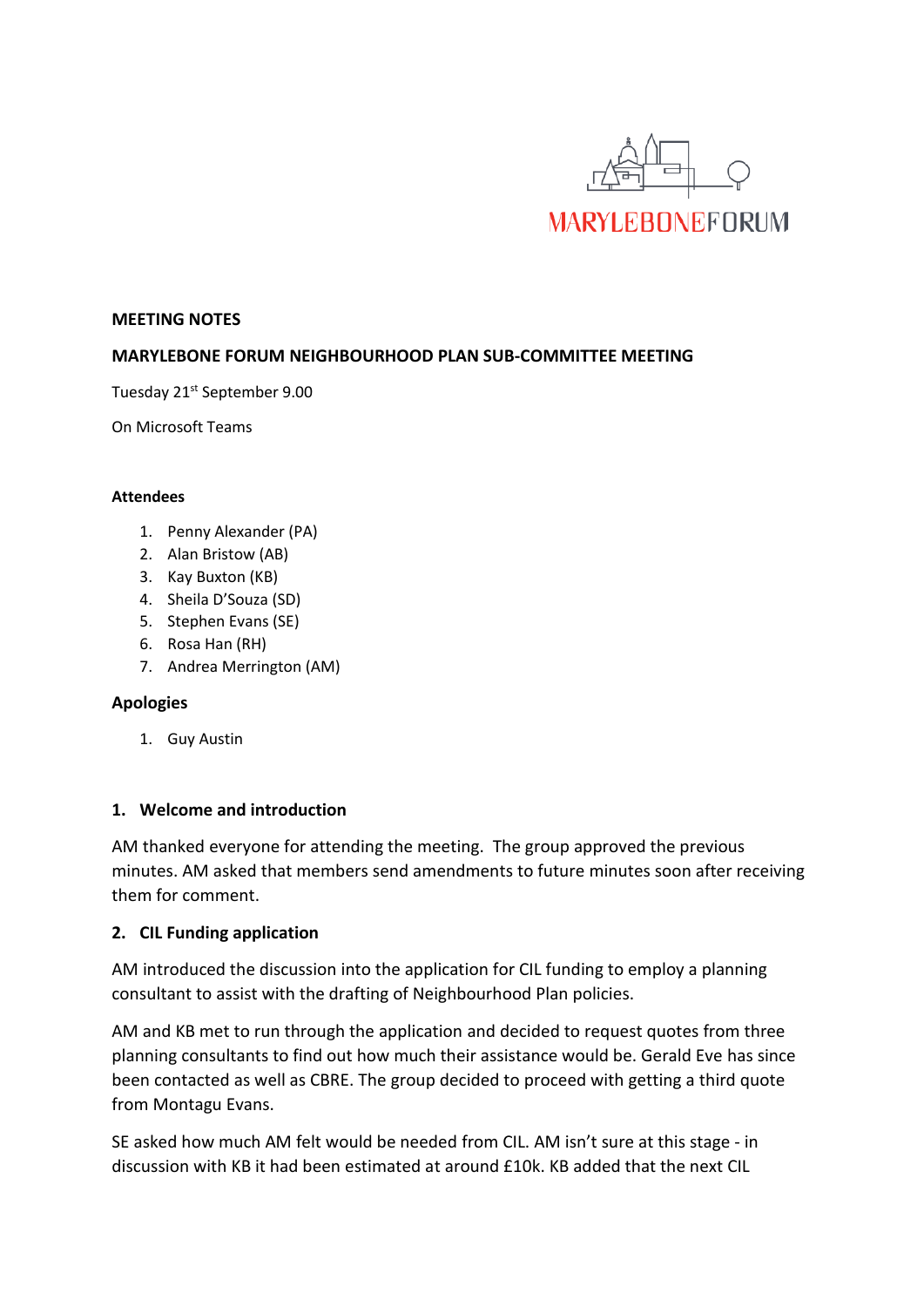deadline is January/February. WCC are more likely to support the application if the Plan process is clearly heading towards a referendum so a set timetable is required. KB has gone through the required regulations to begin to build this, incorporating planned periods of consultation. This draft timetable will go to the full Forum committee meeting on Thursday this week (23<sup>rd</sup> September) for their approval. There is a need to move forward with public engagement tools such as the website and mailing list.

SE asked, given the timeline looks to suggest that the referendum won't take place until 2023, how other areas have rolled out their plans so quickly. KB responded that the issue has been the stopping and starting with the plan's development. AM added that Mayfair were working on their plan behind the scenes for years. SE responded that the momentum has to continue.

AB asked about the Plan's role in enabling the Forum's access to greater CIL funding. Shouldn't the main priority be about agreeing planning policy for the area's future? AM agreed that both are important drivers for developing a neighbourhood plan but the planning policy will be crucial to its progression and implementation. It is important to note that the Plan's policies must conform with and fit into existing planning policy and this is one of the biggest challenges. KB added that this is why a consultant is required – to identify the gaps that the Plan can fill. SE added that the slow progress has meant that original policy ideas discussed amongst the Forum were trumped by the launch of the City Plan and the Mayor's Plan. This did prove, however, that the points discussed were valid and relevant.

AM commented that the focus on sustainability should be applauded. This needs to be kept as the focus – it works in line with WCC's activities. It demonstrates the Forum's support for the work they are doing and their journey towards net zero and a more sustainable **Westminster** 

KB stated that the total costs of the consultants are estimated at around £20k – made up of £10k from CIL and a request to The Portman Estate and Howard de Walden to match fund the remainder. KB highlighted that there is a VAT gap on CIL and the application can't therefore go through the Forum as it would have to pick up the VAT cost. Suggests that Howard de Walden or The Portman Estate therefore act as the client for the CIL application. SE highlighted that the Forum could become a Charitable Incorporated Organisation in order to avoid the VAT issue. KB responded that, given the amount of work it would take to amend the structure, it would become a distraction away from the development of the Plan. RH agreed that The Portman Estate can take on the role as the client and the VAT can be discussed further down the line.

## **3. Bioregional – RH to update**

RH to find out from Simon Loomes.

# **4. Data sets**

AM highlighted to the group the issue of drafting policies without relevant data available to back them up. This is an important point for the development of the Plan, in order to convince WCC and the local community of the need for the policies, and as a group, they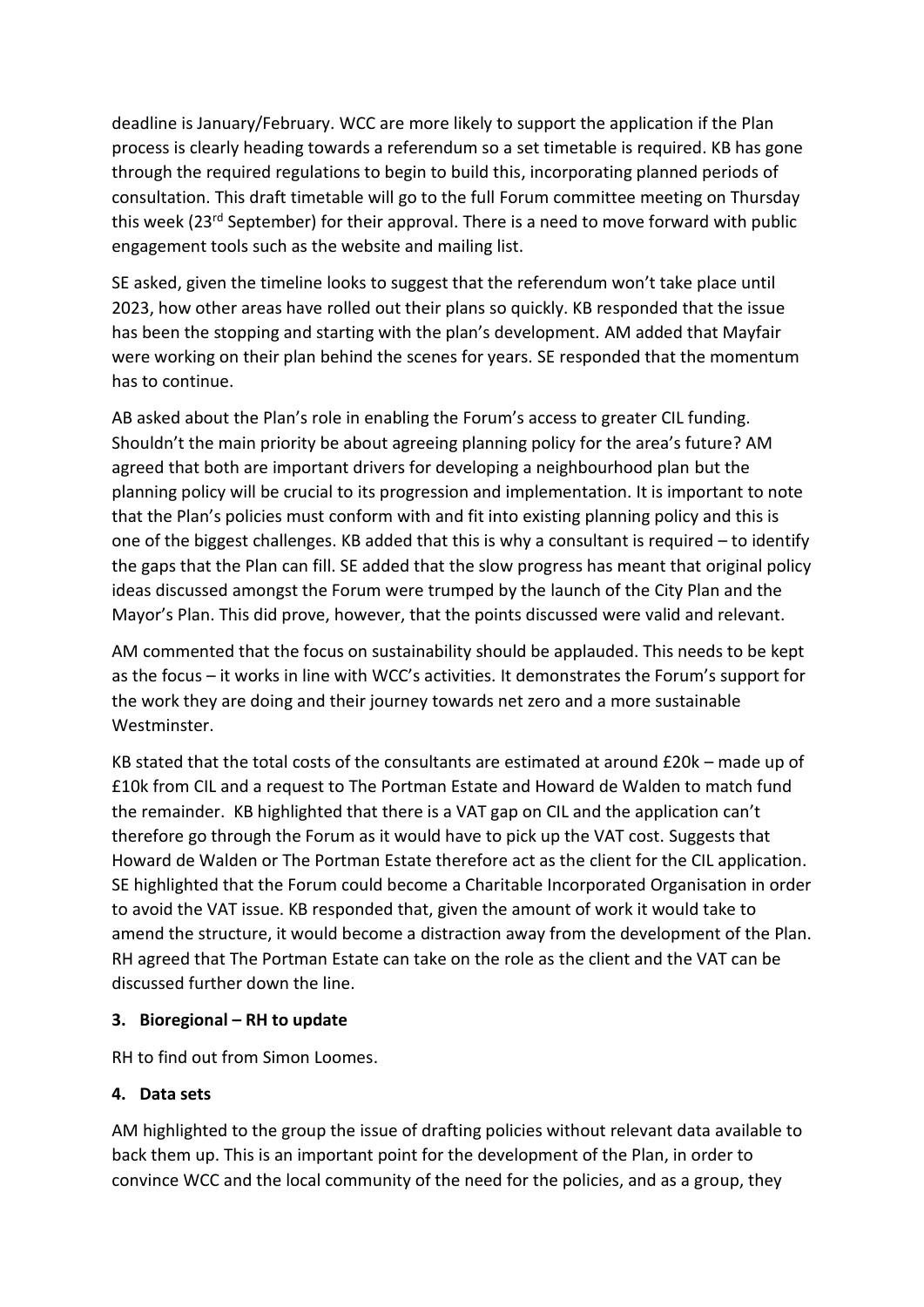need to decide what data is required and where this will be sourced from. The planning consultants could take on this role but this would result in higher costs and longer time frames. AM suggested that group members think about this before the next meeting.

KB added that the most up to date town centre health checks are available – the Edgware Road Insights Study for example. The City Plan features evidence on the topic of sustainability that can be used. However, data on local air quality is inconsistent and incomparable to elsewhere. PA suggested the GLA's datastore could be used to extract relevant data where possible – for example, it identifies the area as being deprived of adequate open space.

AB commented that Marylebone represents an equivalent town of 40,000 people but it doesn't have the cohesion that an independent town would have. This presents a challenge with engagement and collation of data. SD added that population turnover is also an issue. AB stated that a clear snapshot picture is needed of what Marylebone is – who and what it is made up of. This would help to create a plan that is balanced to the needs of the area and its stakeholders. SE added that the detail is vital – this helps to justify the needs of residents to the business community and vice versa.

## **5. Edgware Road Insights Study**

KB updated the group. The Insights Study is published on various websites and needs to be added to the Forum's site. There is an emerging Edgware Road corridor policy which is good news. A planning round-table event has been organised with the leader of WCC and various cabinet members and directors on 21 October at which they will look at how planning and licencing can work more closely together on monitoring and enforcement and look to tackle issues on street scape and sub-division. In addition to this, they have applied to become part of a national design code pilot alongside WCC. This design code would only apply to the Edgware Road corridor which would provide the opportunity to become more prescriptive about what is allowed on the street. The road would be divided into sections – for example an area identified for redevelopment, and detailed design codes for retail units. This design code would become SPD adopted by WCC. A decision is due to be made on the pilot in October.

SE and AB left the meeting.

# **6. Neighbourhood Plan developments**

AM showed the group the latest policy slides draft. SD was due to look at the Vision but came to the conclusion that will need to be written last, once the policies have been finalised. AM will to send the current draft to SD and KB.

A lot of the policies require further detail and data before they can be drafted properly. A slide on Area Specific Policies for Regeneration has been added. It needs to be decided if Marylebone Road should be included – there is an existing policy gap. There may not be similar opportunities on Oxford Street. PA added that there will however be a need to address how the area interfaces with Oxford Street – these gateways are often forgotten.